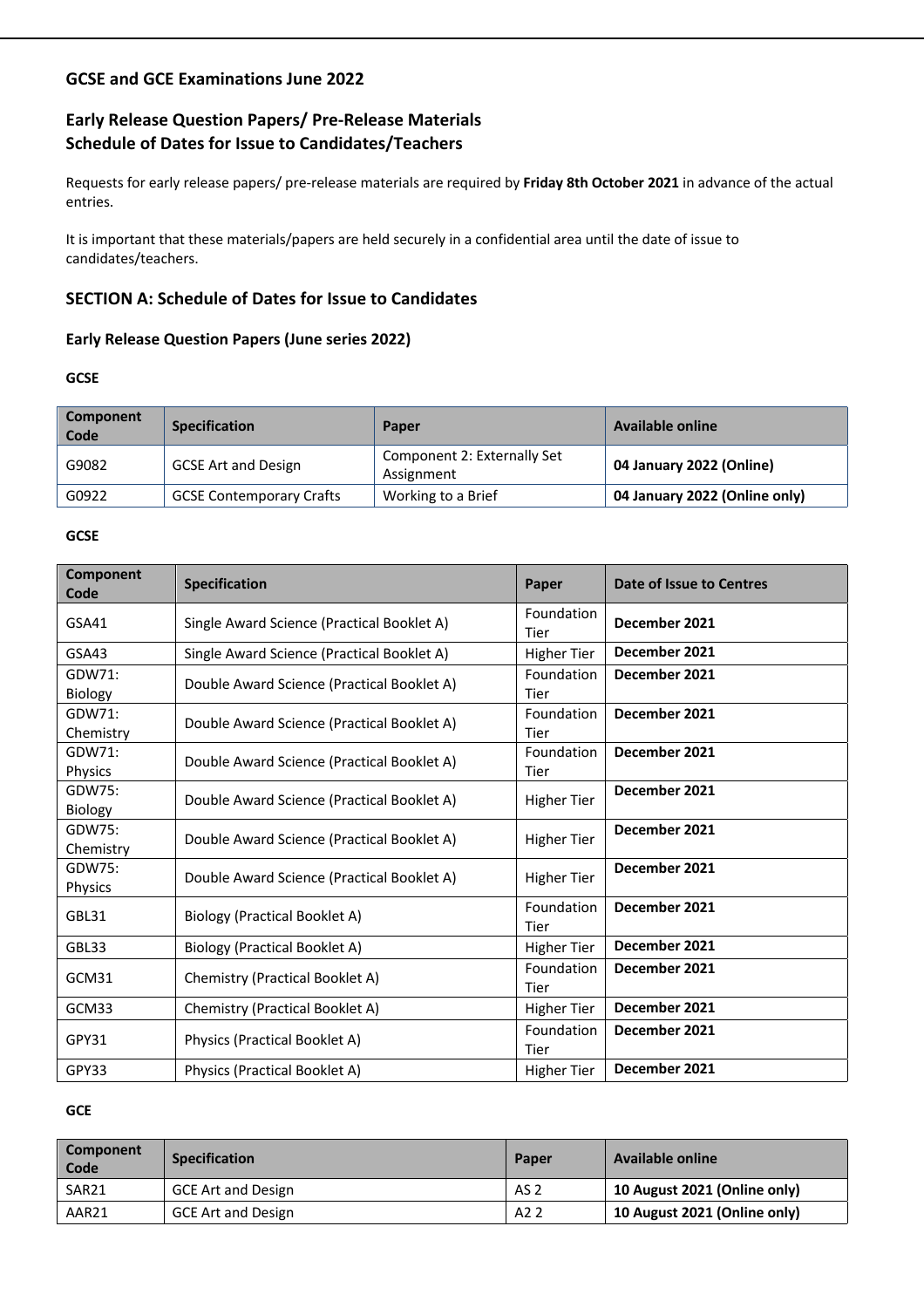# **Pre-Release Materials (June series 2022)**

# **GCSE**

| Component<br>Code | <b>Specification</b>                      | Paper  | Date of Issue to Candidates/<br><b>Available online</b> |
|-------------------|-------------------------------------------|--------|---------------------------------------------------------|
| GEM31             | <b>GCSE Engineering and Manufacturing</b> | Unit 3 | January 2022                                            |
| GST21/GST22       | <b>GCSE Statistics</b>                    | Unit 2 | September 2021 (Online only)                            |

# **Pre-Release Materials (June series 2022)**

Pre-release material for the following will be in schools by **11 February 2022.**

#### **GCSE**

| Component<br>Code | <b>Specification</b>   | Paper  | Date of Issue to Candidates/<br>Available online |
|-------------------|------------------------|--------|--------------------------------------------------|
| GJN31             | <b>GCSE Journalism</b> | Unit 3 | February 2022                                    |

#### **GCE A2**

| Component<br>Code | <b>Specification</b>              | Paper | Date of Issue to Candidates/<br>Available online |
|-------------------|-----------------------------------|-------|--------------------------------------------------|
| AHC31             | <b>GCE Health and Social Care</b> | A2 3  | 28 February 2022                                 |

Pre-release materials for the following will be in schools by **03 March 2022.**

# **GCSE**

| <b>Component</b><br>Code | <b>Specification</b>                               | Paper  | Date of Issue to Candidates/<br>Available online |
|--------------------------|----------------------------------------------------|--------|--------------------------------------------------|
| GCN21                    | <b>GCSE Construction and the Built Environment</b> | Unit 2 | March 2022 (Hard copy to centres<br>only)        |
| GSY11                    | <b>GCSE Business and Communication Systems</b>     | Unit 1 | <b>April 2022</b><br>(Data Files Online only)    |

# **GCE A2**

| Component<br>Code | <b>Specification</b>        | Paper | Date of Issue to Candidates/<br>Available online |
|-------------------|-----------------------------|-------|--------------------------------------------------|
| ADV11             | <b>GCE Software Systems</b> | A2 1  | <b>March 2022</b>                                |

#### **GCE AS**

| Component<br>Code | <b>Specification</b>                      | Paper           | Date of Issue to Candidates/<br><b>Available online</b>                               |
|-------------------|-------------------------------------------|-----------------|---------------------------------------------------------------------------------------|
| SPA <sub>21</sub> | <b>GCE Performing Arts</b>                | AS 2            | See Summer 2022 Specification<br>Addendum currently on the<br>microsite (Online only) |
| SET <sub>21</sub> | <b>GCE Environmental Technology</b>       | AS <sub>2</sub> | See Summer 2022 Specification<br>Addendum currently on the<br>microsite (Online only) |
| SPB <sub>21</sub> | <b>GCE Professional Business Services</b> | AS <sub>2</sub> | September 2021 (Online only)                                                          |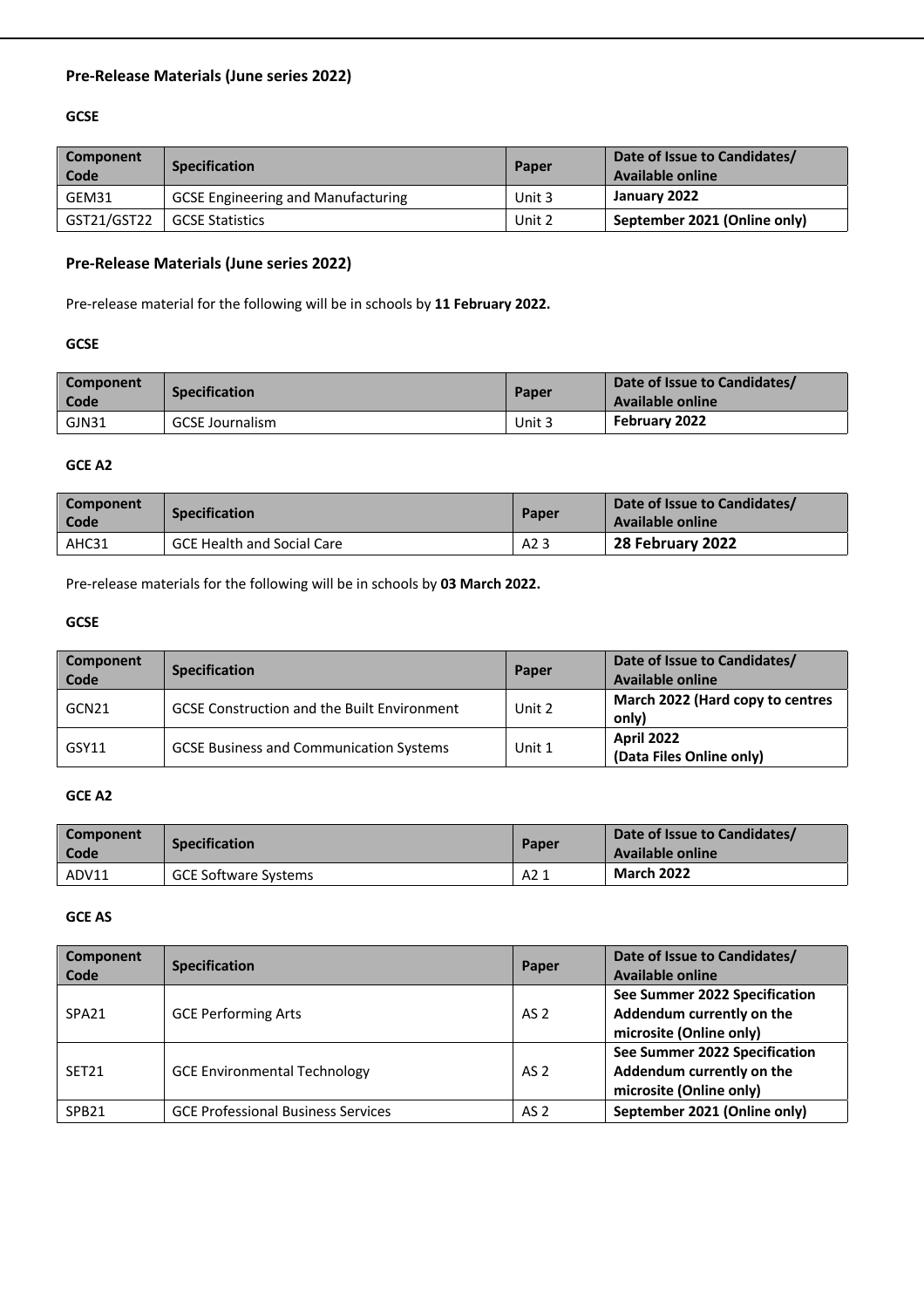#### **GCE A2**

| <b>Component</b><br>Code       | <b>Specification</b>                    | Paper            | Date of Issue to Candidates<br>Available online                                       |
|--------------------------------|-----------------------------------------|------------------|---------------------------------------------------------------------------------------|
| APA21                          | <b>GCE Performing Arts</b>              | A22              | See Summer 2022 Specification<br>Addendum currently on the<br>microsite (Online only) |
| A <sub>2</sub> F <sub>B1</sub> | <b>GCE Environmental Technology</b>     | A22              | See Summer 2022 Specification<br>Addendum currently on the<br>microsite (Online only) |
| ADV22                          | <b>GCE Software Systems Development</b> | A <sub>2</sub> 2 | September 2021 (Online only)                                                          |

# **SECTION B: Schedule of Dates for Issue to Teachers/Examination Officers**

#### **Summer series 2022**

#### **GCSE**

# **Confidential Instructions to Teachers**

| Component<br>Code | <b>Specification</b>                                                         | Paper  | Date of Issue to Centres |
|-------------------|------------------------------------------------------------------------------|--------|--------------------------|
| GEM21             | <b>GCSE Engineering and Manufacturing:</b><br><b>Manufacturing Processes</b> | Unit 2 | January 2022             |
| GEM21             | <b>GCSE Engineering and Manufacturing: Equipment</b><br>and Materials List   | Unit 2 | January 2022             |

# **Stimulus Booklet**

| Component<br>Code | <b>Specification</b> | Paper     | Date of Issue to Teachers                                                             |
|-------------------|----------------------|-----------|---------------------------------------------------------------------------------------|
| G9712             | <b>GCSE Music</b>    | Unit 2    | See Summer 2022 Specification<br>Addendum currently on the<br>microsite (Online only) |
| G9261             | <b>GCSE</b> Drama    | Component | November 2020 (Online only)                                                           |

### **GCE**

#### **Stimulus Booklet**

| Component<br>Code | <b>Specification</b> | Paper           | Date of Issue to Teachers                                                              |
|-------------------|----------------------|-----------------|----------------------------------------------------------------------------------------|
| SMU <sub>22</sub> | <b>GCE Music</b>     | AS <sub>2</sub> | See Summer 2022 Specification<br>Addendum currently on the<br>microsite (Online only)  |
| AMU22             | <b>GCE Music</b>     | A22             | See Summer 2022 Specification<br>Addendum currently on the<br>microsite (Online only)) |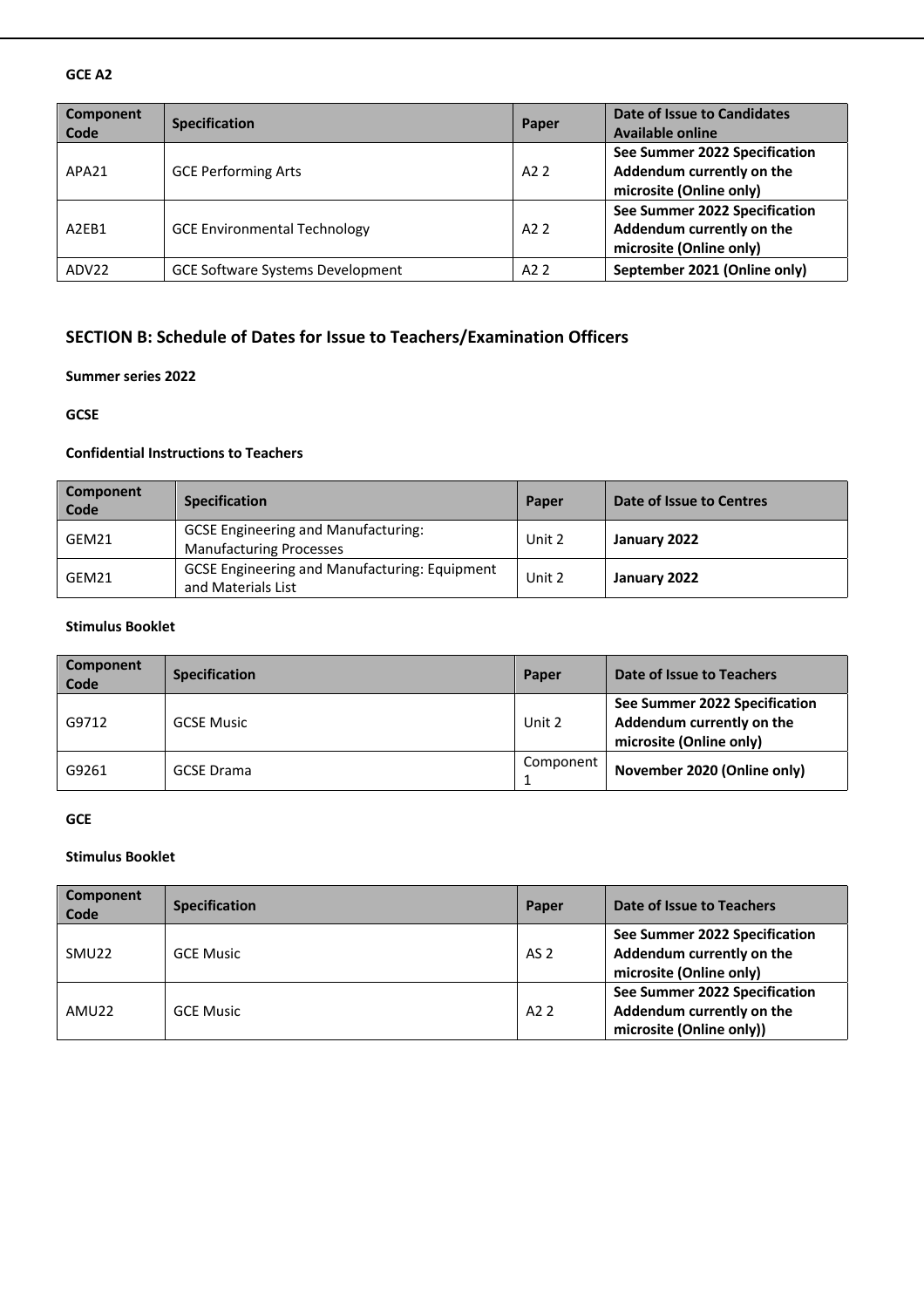# **Instructions to Invigilators/Instructions to Technicians**

# **GCSE**

| Component<br>Code | <b>Specification</b>          | Paper  | Date of Issue to Teachers |
|-------------------|-------------------------------|--------|---------------------------|
| GJN31             | <b>GCSE Journalism</b>        | Unit 3 | <b>May 2022</b>           |
| G9531             | <b>GCSE Moving Image Arts</b> | Unit 1 | <b>May 2022</b>           |

#### **GCE**

| <b>Component</b><br><b>Code</b> | <b>Specification</b>         | Paper  | Date of Issue to Teachers |
|---------------------------------|------------------------------|--------|---------------------------|
| SMX21                           | <b>GCE Moving Image Arts</b> | Unit 2 | <b>May 2022</b>           |
| AMX21                           | <b>GCE Moving Image Arts</b> | Unit 2 | <b>May 2022</b>           |

# **Apparatus and Materials List and Confidential Instructions (To be opened immediately)**

# **GCSE**

| <b>Component</b><br>Code | <b>Specification</b>                       | Paper              | Date of Issue to Centres |
|--------------------------|--------------------------------------------|--------------------|--------------------------|
| GSA41                    | Single Award Science (Practical Booklet A) | Foundation<br>Tier | <b>21 October 2021</b>   |
| GSA43                    | Single Award Science (Practical Booklet A) | <b>Higher Tier</b> | <b>21 October 2021</b>   |
| GDW71:<br>Biology        | Double Award Science (Practical Booklet A) | Foundation<br>Tier | <b>21 October 2021</b>   |
| GDW71:<br>Chemistry      | Double Award Science (Practical Booklet A) | Foundation<br>Tier | <b>21 October 2021</b>   |
| GDW71:<br>Physics        | Double Award Science (Practical Booklet A) | Foundation<br>Tier | 21 October 2021          |
| GDW75:<br>Biology        | Double Award Science (Practical Booklet A) | <b>Higher Tier</b> | 21 October 2021          |
| GDW75:<br>Chemistry      | Double Award Science (Practical Booklet A) | <b>Higher Tier</b> | <b>21 October 2021</b>   |
| GDW75:<br>Physics        | Double Award Science (Practical Booklet A) | <b>Higher Tier</b> | <b>21 October 2021</b>   |
| GBL31                    | Biology (Practical Booklet A)              | Foundation<br>Tier | 21 October 2021          |
| GBL33                    | <b>Biology (Practical Booklet A)</b>       | <b>Higher Tier</b> | 21 October 2021          |
| GCM31                    | Chemistry (Practical Booklet A)            | Foundation<br>Tier | <b>21 October 2021</b>   |
| GCM33                    | Chemistry (Practical Booklet A)            | <b>Higher Tier</b> | <b>21 October 2021</b>   |
| GPY31                    | Physics (Practical Booklet A)              | Foundation<br>Tier | <b>21 October 2021</b>   |
| GPY33                    | Physics (Practical Booklet A)              | <b>Higher Tier</b> | <b>21 October 2021</b>   |

# **GCE**

# **Apparatus and Materials List (To be opened immediately)**

| <b>Component</b><br><b>Code</b> | <b>Specification</b>                       | Paper            | Date of Issue to Centres |
|---------------------------------|--------------------------------------------|------------------|--------------------------|
| SCH <sub>31</sub>               | GCE Chemistry (Practical Booklet A)        | AS 3             | January 2022             |
| ACH31                           | <b>GCE Chemistry (Practical Booklet A)</b> | A <sub>2</sub> 3 | January 2022             |
| SPH31                           | <b>GCE Physics</b>                         | AS <sub>3</sub>  | February 2022            |
| APH31                           | <b>GCE Physics</b>                         | A2 3             | February 2022            |